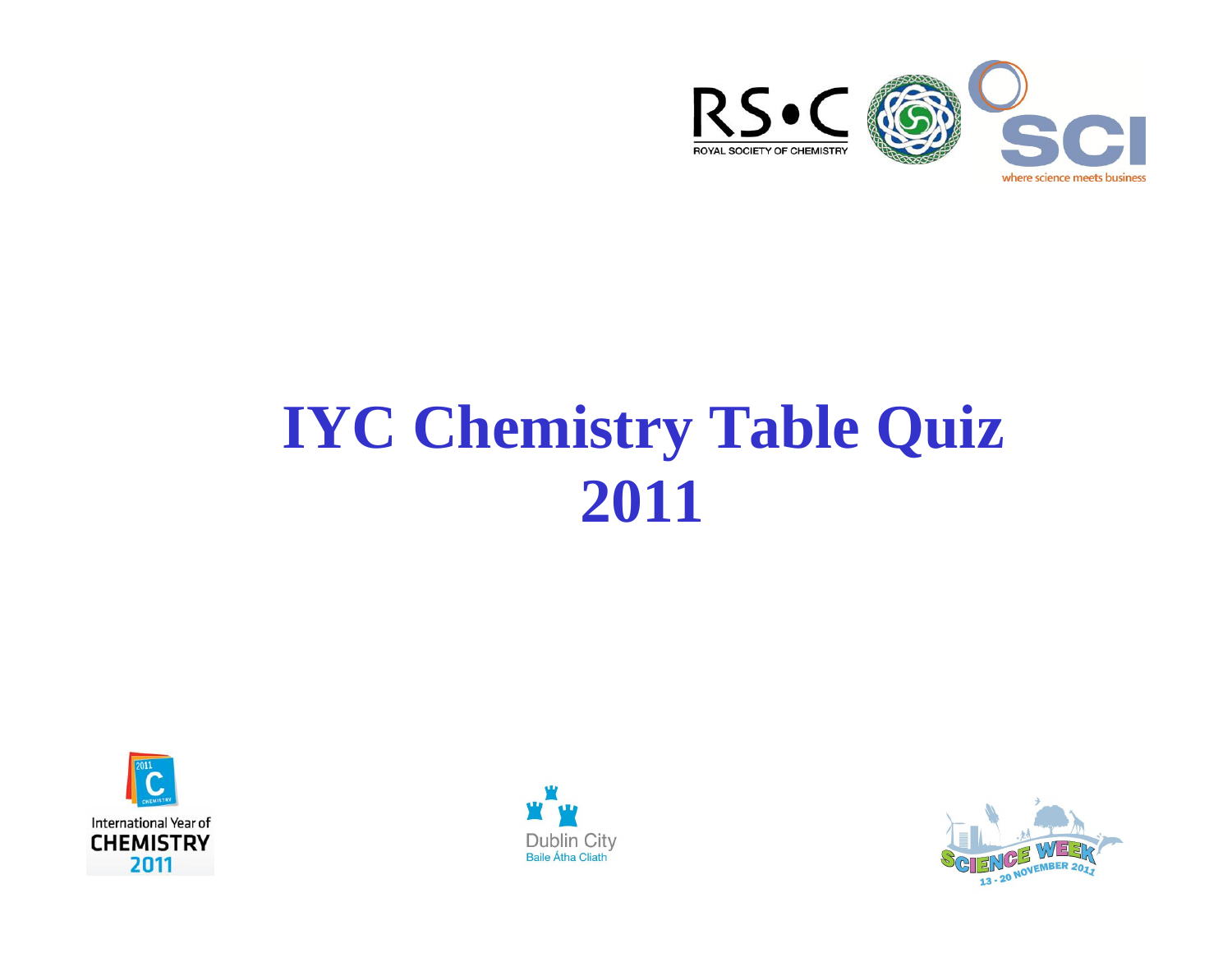### **Medicinal Chemistry & Biochemistry**



- **1. Which heavy metal is found in Kaopectate and is used in treating peptic ulcers?**
- **2. What does the "R" stand for in RNA?**
- **3. The Krebs Cycle is also known as the "??? acid cycle"**
- **4. Which triterpene, important in natural steroid synthesis, was originally obtained in commercial quantities from shark liver oil?**
- **5. Azidothymidine is used to treat which disease?**
- **6. What do biochemists call a non-protein compound that binds to a protein and is required for the protein's biological activity?**
- **7. What is the IUPAC name for or the chemical formula of pyruvic acid?**
- **8. How is the drug Fluoxetine better known as?**
- **9. And likewise Sildenafil citrate?**
- **10. What was thalidomide originally used to treat?**





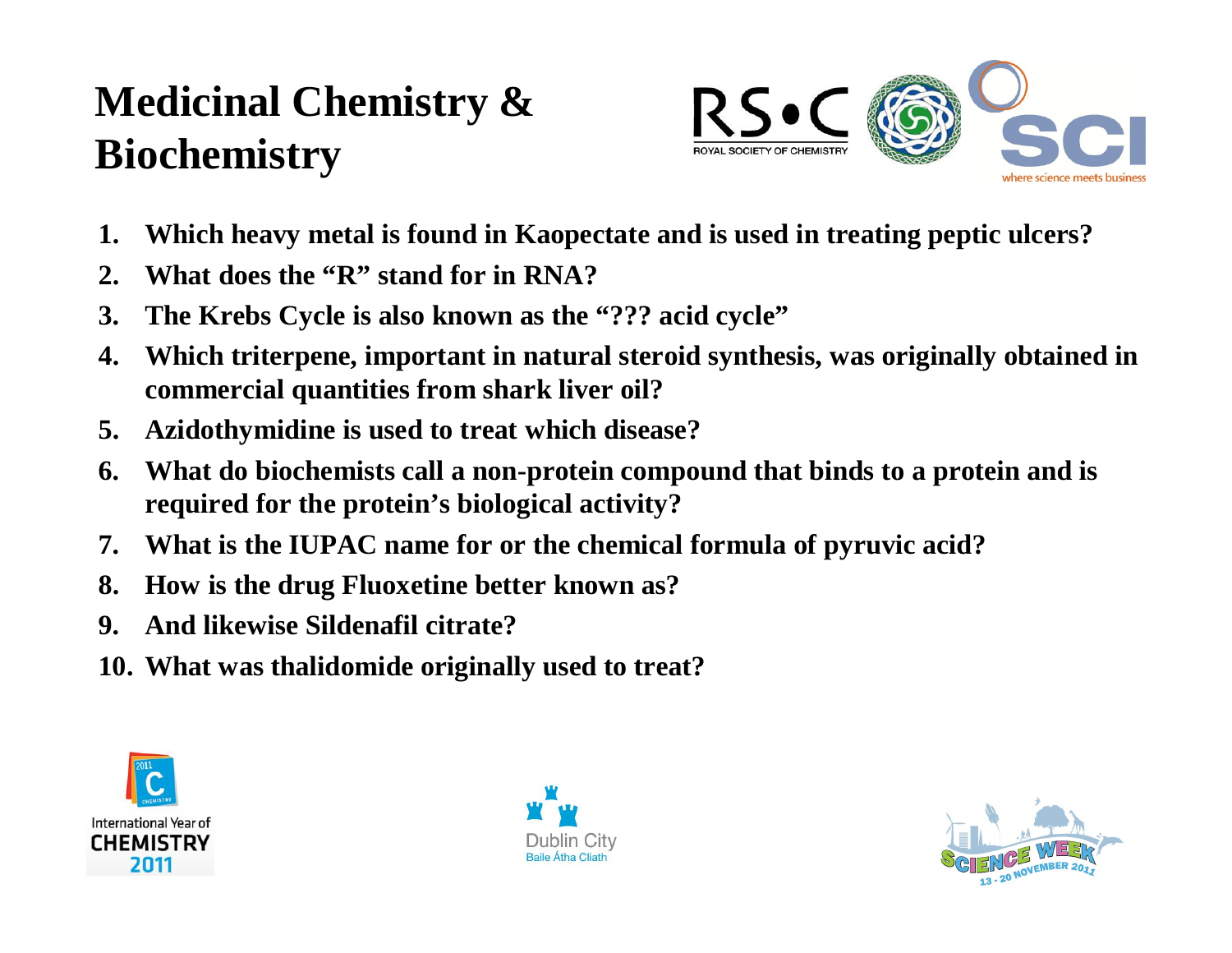### **Nobel Laureates in Chemistry**



**Identify these Nobel Prize winners from date, initials, nationality & topic (we only want the surnames) :**

| 1. | 1909     | <b>WO</b> | <b>Germany</b>     | Catalysis & equilibria                      |
|----|----------|-----------|--------------------|---------------------------------------------|
|    | 2. 1911  | <b>MC</b> | Pol/Fr             | Radium & Polonium                           |
|    | 3. 1936  | <b>PD</b> | <b>Netherlands</b> | <b>X-Ray diffraction</b>                    |
| 4. | 1954     | <b>LP</b> | <b>USA</b>         | <b>Nature of the chemical bond</b>          |
|    | 5. 1967  | <b>GP</b> | <b>UK</b>          | <b>Fast reactions</b>                       |
| 6. | 1973     | <b>GW</b> | UK <sup>1</sup>    | <b>Organometallic sandwich compounds</b>    |
|    | 7. 1974  | PF        | <b>USA</b>         | <b>Physical chemistry of macromolecules</b> |
| 8. | 1987     | J-ML      | <b>France</b>      | <b>Cryptands</b>                            |
| 9. | 1994     | GO        | <b>USA/Hungary</b> | <b>Carbocations</b>                         |
|    | 10. 2011 | <b>DS</b> | <b>Israel</b>      | <b>Quasicrystals</b>                        |





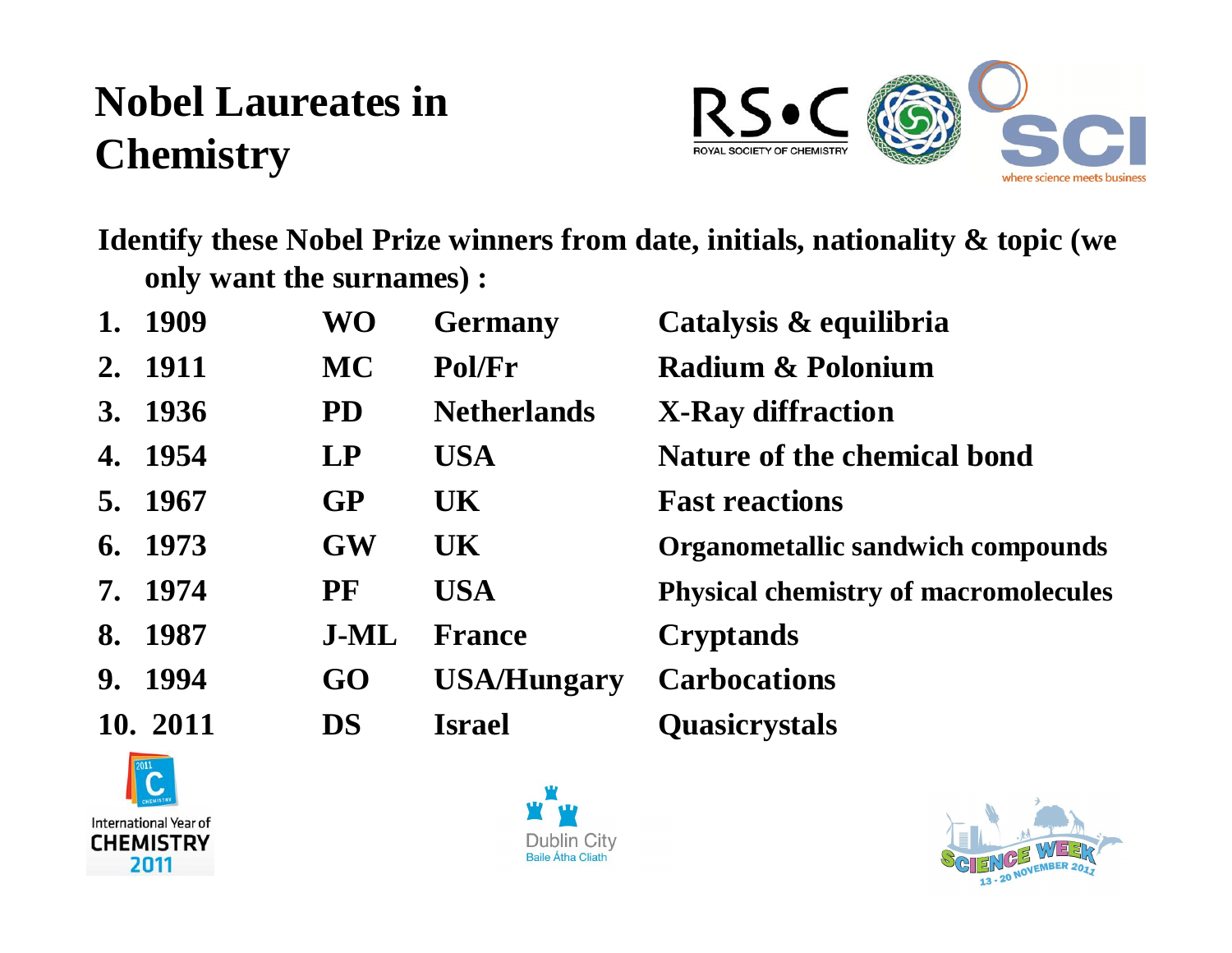

**caffeine, imidazole, indole, julolidine, morpholine, nicotine, purine, pyrimidine, saccharine, tetrahydroquinoline**





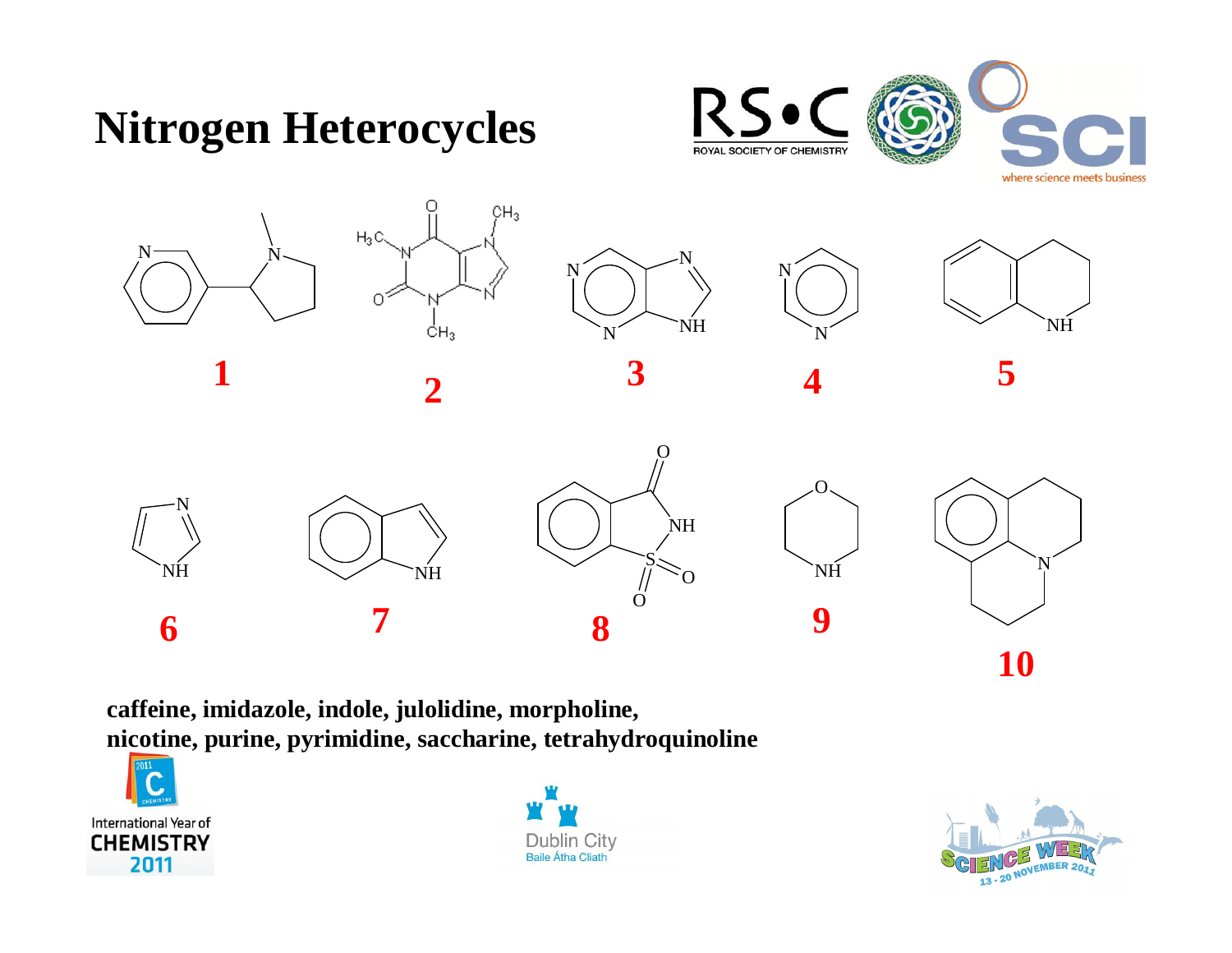### **History of the Chemical Industry**



- **1. "Soda ash" from certain salt-tolerant plants (as opposed to the more readily available "potash") was originally used to make which two important commodities?**
- **2. Alum (a hydrated potassium aluminium salt) was a mordent for textile dyeing. What was the anion?**
- **3. Which Belgian invented an important process for making sodium carbonate in the 1860's?**
- **4. What metal forms the cathode in the Castner-Kellner process for electrolysing brine?**
- **5. What metal is combined with copper to make brass?**
- **6. What process for making rayon involves treating alkaline cellulose with carbon disulphide?**
- **7. For which company was Haber working when he worked out how to make ammonia from nitrogen and hydrogen?**
- **8. And which company first marketed acetyl salicylic acid as "Aspirin"?**
- **9. And which US chemical major was founded in 1802 by a French gunpowder manufacturer?**
- **10. Which process for making sulphuric acid, invented in 1746, involved oxidising sulphur dioxide in large vats made of a heavy metal?**





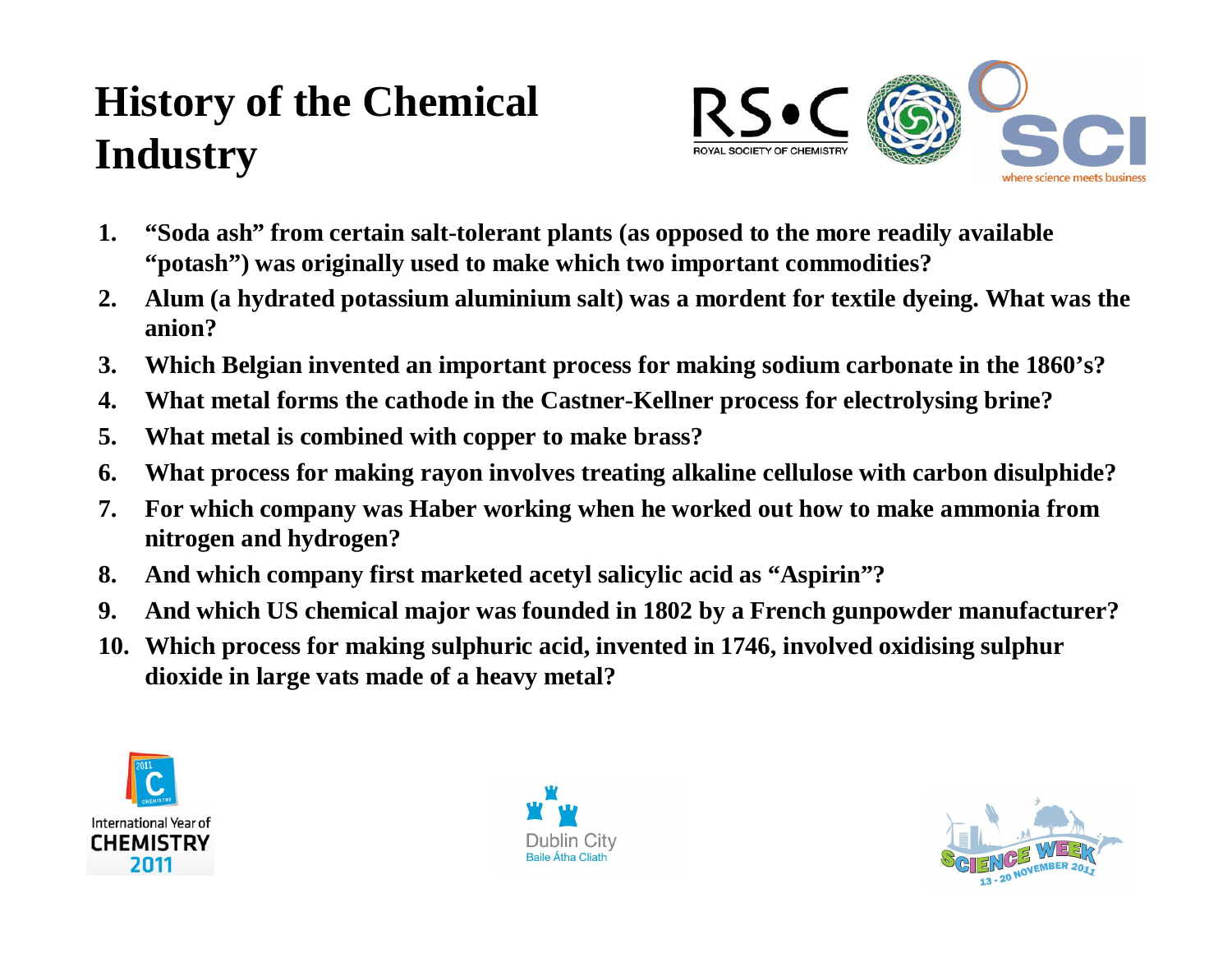### **Astrochemistry and Geochemistry**



- **1. What is the most abundant gas in the atmosphere of Venus?**
- **2. And what are its clouds composed of?**
- **3. Likewise, what is the main gas in the atmosphere of Titan?**
- **4. And what are its clouds composed of?**
- **5. What is the third most common element in the sun?**
- **6. Traces of which element gives emeralds their green colour?**
- **7. Sapphire is predominantly made up of which metal oxide?**
- **8. Pyrite is predominantly made up of iron and which other element?**
- **9. Abnormally high concentrations of which element in clays laid down 65 million years ago suggest that the extinction of the dinosaurs had an extraterrestrial and/or volcanic cause?**
- **10. What is the formula of black iron oxide/magnetite?**





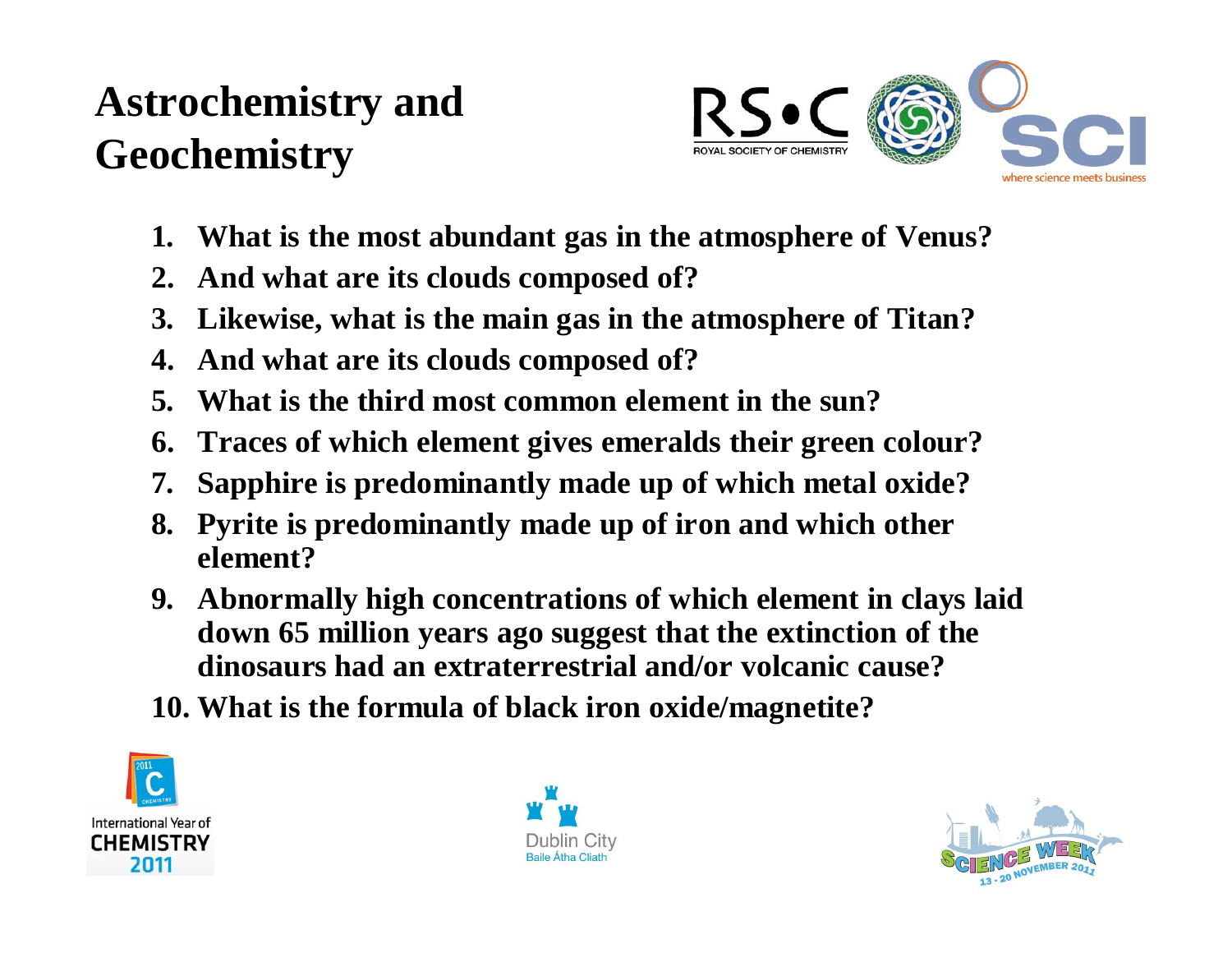# **Physical Chemistry**



- **1. Whose law states that for an ideal gas, the volume is proportional to the absolute temperature, at constant pressure?**
- **2. And whose states that the volume is inversely proportional to the pressure at constant temperature?**
- **3. What is special about water at 273.2K and 0.006 atmospheres?**
- **4. Is the gas constant approximately 2, 4 or 8 JK-1mol-1**
- **5. Whose constant is the gas constant divided by Avogadro's number?**
- **6. Does the Lyman series concerns the ultraviolet spectrum of the hydrogen atom, the hydrogen molecule or the helium atom?**
- **7.** Whose derived the quantum mechanical equation  $\hat{H}(\Psi) = E \Psi$ ?
- **8. Whose equation links the voltage of an electrochemical cell to the temperature and the ratios of the concentrations of oxidised and reduced species?**
- **9. Who were the two CXVIII Italian scientists who laid the foundations of electrochemistry?**
- **10. What does the "S" in LASER stand for?**





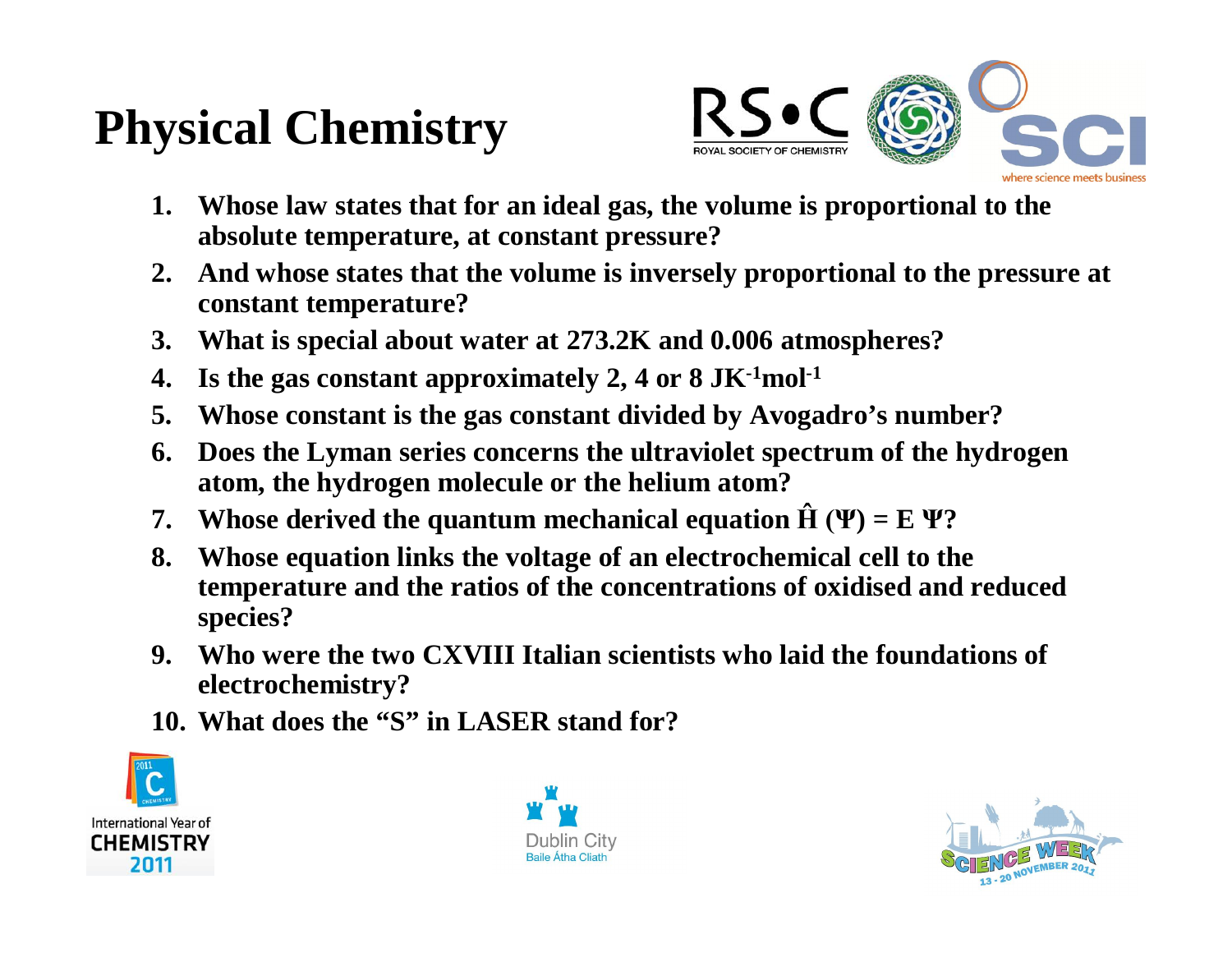## **Polymer Chemistry**



- **1. Many car bumpers are made of the tough plastic ABS. What does the "S" stand for?**
- **2. Who was the chemist who invented nylon?**
- **3. What does the "T" stand for in PET (as in drinks bottles)?**
- **4. What polymers are made from polyisocyanates and polyols?**
- **5. What is the major monosaccharide in cellulose?**
- **6. What is the process called whereby natural rubber is cross-linked with sulphur?**
- **7. From which polymer are CD's and DVD's made?**
- **8. Which compound, used to make epoxy resin, is oestrogenic and has been banned from plastics for eg babies' bottles.**
- **9. What is the polymer that is used in Perspex & Plexiglass?**
- **10. The biodegradable, renewable polymer "PLA" is now finding many applications. What does "PLA" stand for?**





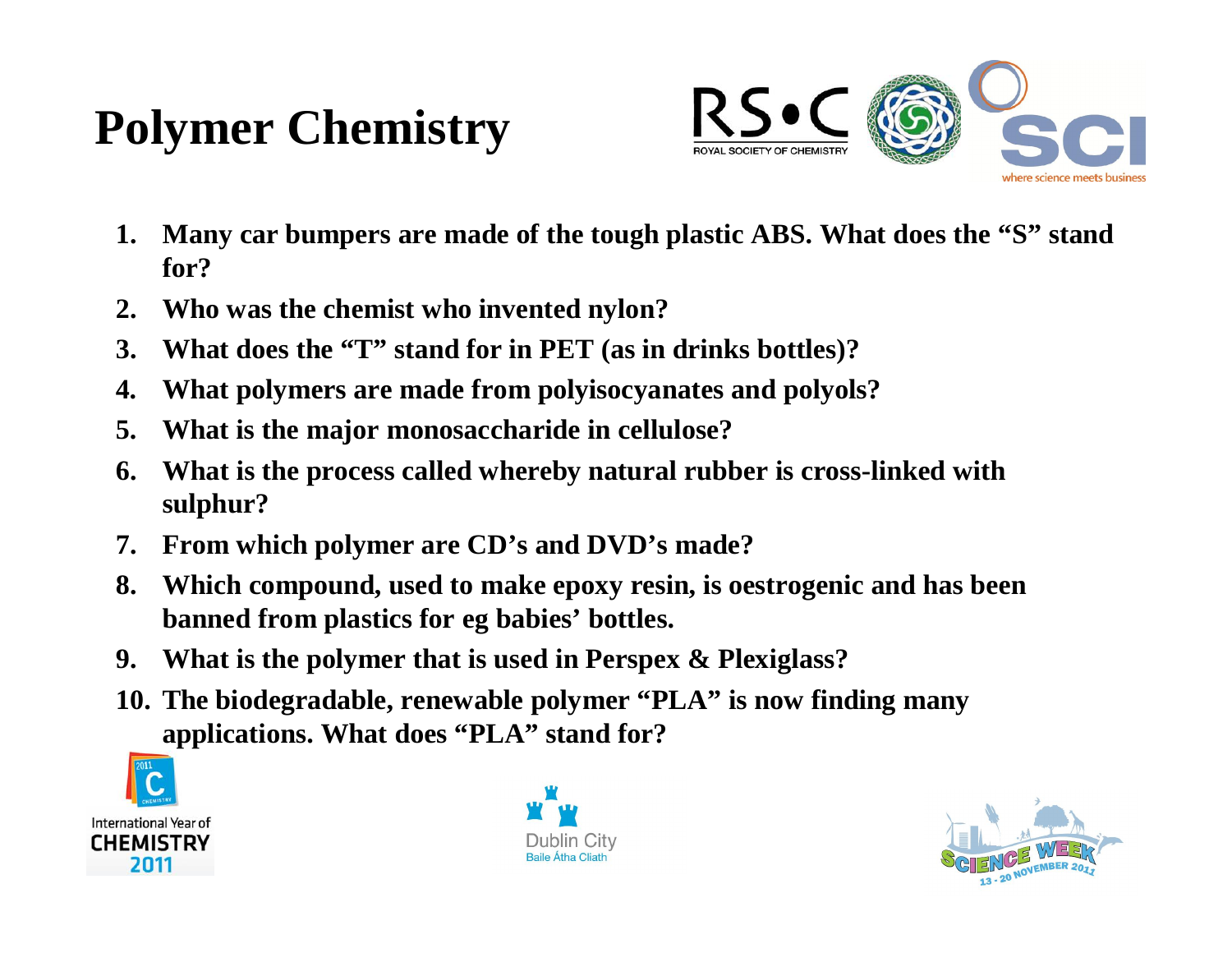#### **The Periodic Table**









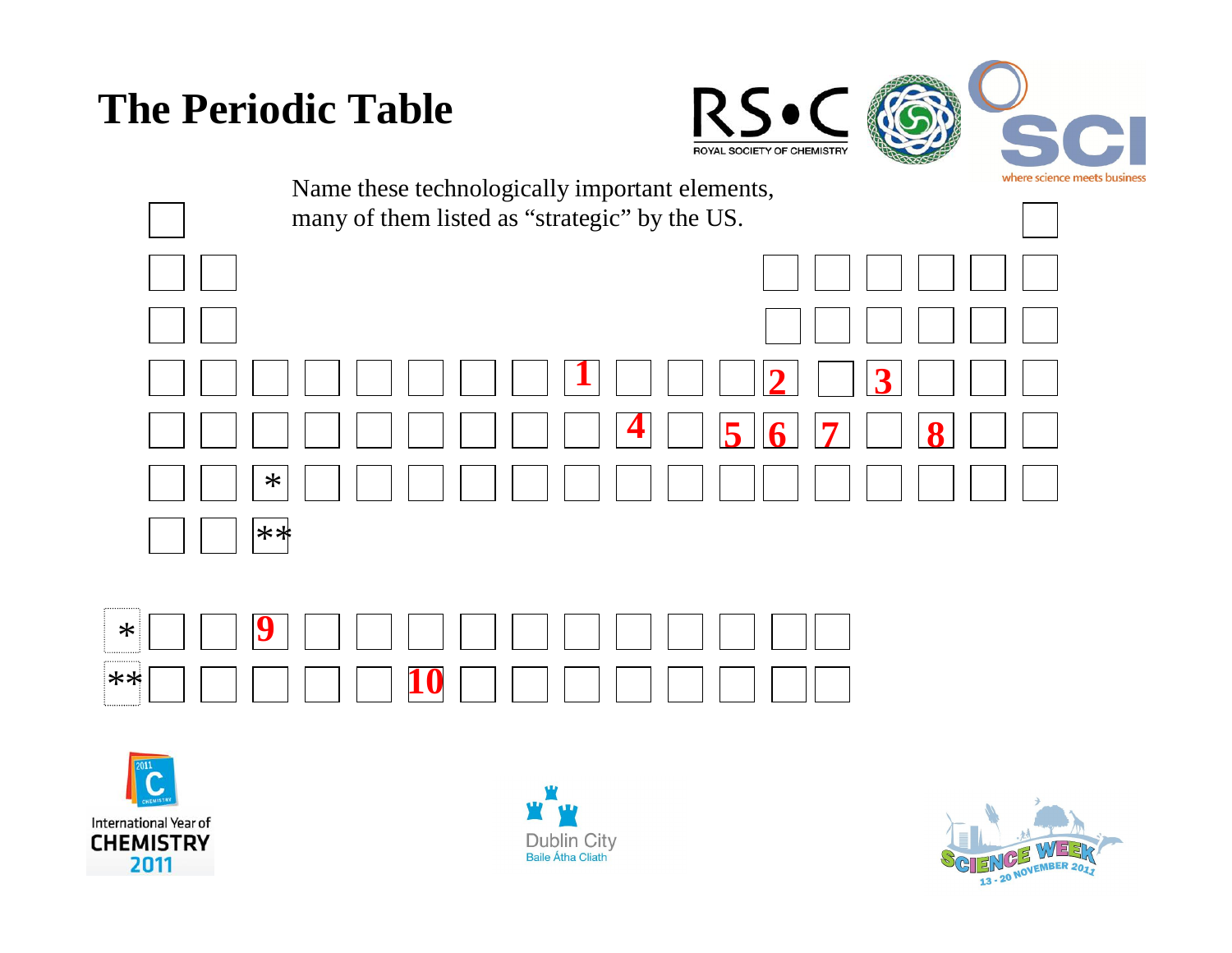### **Food Chemistry**



- **1. The "notorious" food additive E101, is actually a vitamin. Which one?**
- **2. Whose reaction, between an amino-acid and a reducing sugar, is responsible for browning during cooking?**
- **3. The deficiency of which element in the diet is responsible for most cases of goitre?**
- **4. People with Celiac disease are sensitive to which protein in wheat flour?**
- **5. Sucrose is composed of glucose and which other monosaccharide?**
- **6. Which amino acid has the abbreviation Trp?**
- **7. Which potassium salt is added to the brine used to cure salami and corned beef?**
- **8. Which heavy metal is the permitted food additive E175?**
- **9. In 1985, some Austrian wines were found to have been deliberately adulterated with which organic compound?**
- **10. In 1981 a yellow dye made from which aromatic amine was found in Spanish oil (denatured rapeseed oil but marketed as olive oil), and killed 400 people?**